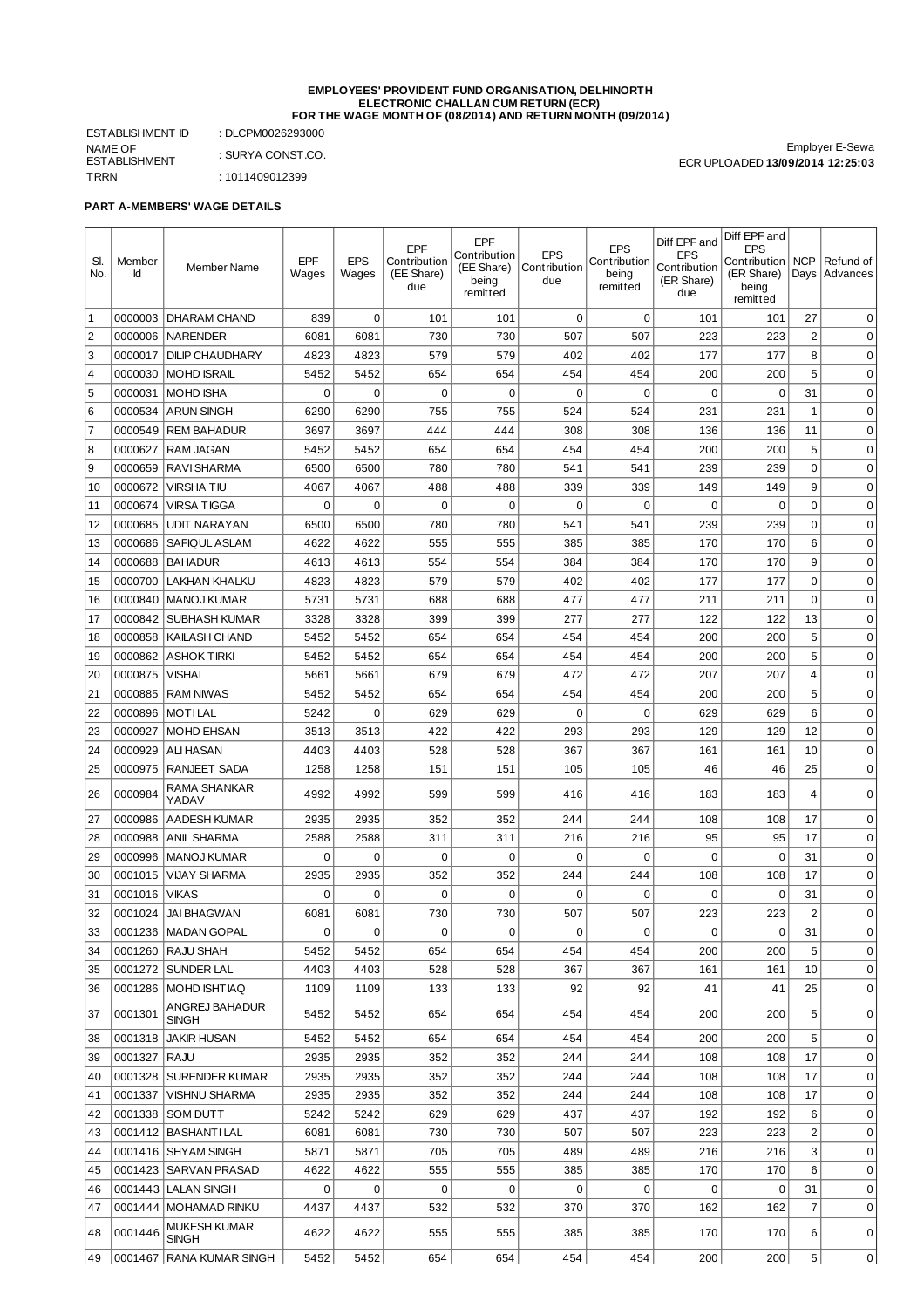| 50 | 0001469 | <b>SACHIN BEHRA</b>                                  | 6290 | 6290 | 755 | 755 | 524 | 524 | 231 | 231 | $\mathbf{1}$   | 0           |
|----|---------|------------------------------------------------------|------|------|-----|-----|-----|-----|-----|-----|----------------|-------------|
| 51 | 0001472 | SHISHU PAL SINGH                                     | 4252 | 4252 | 510 | 510 | 354 | 354 | 156 | 156 | 8              | $\mathbf 0$ |
| 52 | 0001494 | <b>RAMESHWAR</b>                                     | 6500 | 6500 | 780 | 780 | 541 | 541 | 239 | 239 | $\Omega$       | 0           |
| 53 | 0001516 | <b>MAHESH RANCHHOD</b><br><b>CHAUDHARI</b>           | 6500 | 6500 | 780 | 780 | 541 | 541 | 239 | 239 | $\mathbf 0$    | $\mathbf 0$ |
| 54 | 0001517 | ARVIND MACHINDRA<br>SONAWANE                         | 6500 | 6500 | 780 | 780 | 541 | 541 | 239 | 239 | 0              | $\mathbf 0$ |
| 55 | 0001518 | <b>PRAKASH</b><br><b>SAMADHAN DIGHE</b>              | 6500 | 6500 | 780 | 780 | 541 | 541 | 239 | 239 | $\Omega$       | $\mathbf 0$ |
| 56 | 0001519 | PRAVIN VASANT<br><b>PATIL</b>                        | 6500 | 6500 | 780 | 780 | 541 | 541 | 239 | 239 | $\mathbf 0$    | $\mathbf 0$ |
| 57 | 0001522 | RAJMAL DEVRAM<br>SONEVANE                            | 6500 | 6500 | 780 | 780 | 541 | 541 | 239 | 239 | 0              | $\mathbf 0$ |
| 58 | 0001523 | PRALHAD R PATIL                                      | 6081 | 6081 | 730 | 730 | 507 | 507 | 223 | 223 | 2              | $\mathbf 0$ |
| 59 | 0001524 | YUVARAJ SAPKALE                                      | 5242 | 5242 | 629 | 629 | 437 | 437 | 192 | 192 | 6              | $\mathbf 0$ |
| 60 | 0001525 | <b>ISHRWAR ABHIMAN</b><br><b>SAPKALE</b>             | 6500 | 6500 | 780 | 780 | 541 | 541 | 239 | 239 | 0              | $\pmb{0}$   |
| 61 | 0001526 | <b>SACHIN EKANATH</b><br><b>WANI</b>                 | 6500 | 6500 | 780 | 780 | 541 | 541 | 239 | 239 | 0              | $\mathbf 0$ |
| 62 | 0001527 | CHINTAMAN ASHOK<br><b>CHAUDHARI</b>                  | 6081 | 6081 | 730 | 730 | 507 | 507 | 223 | 223 | $\overline{c}$ | $\mathbf 0$ |
| 63 | 0001528 | <b>UDAY KUMAR</b><br><b>VASUDEO PATIL</b>            | 6500 | 6500 | 780 | 780 | 541 | 541 | 239 | 239 | $\Omega$       | $\mathbf 0$ |
| 64 | 0001530 | <b>VASUDEV</b><br><b>DHARAMRAJ</b><br><b>DHANGAR</b> | 6500 | 6500 | 780 | 780 | 541 | 541 | 239 | 239 | 0              | $\mathbf 0$ |
| 65 | 0001531 | SIDDIK ISMAIL TELI                                   | 6500 | 6500 | 780 | 780 | 541 | 541 | 239 | 239 | 0              | $\mathbf 0$ |
| 66 | 0001532 | RAVINDRA DAGDU<br><b>DHANGAR</b>                     | 6500 | 6500 | 780 | 780 | 541 | 541 | 239 | 239 | 0              | $\mathbf 0$ |
| 67 | 0001533 | <b>NARENDRA</b><br>CHANDRAKANTPATIL                  | 6500 | 6500 | 780 | 780 | 541 | 541 | 239 | 239 | $\mathbf 0$    | $\mathbf 0$ |
| 68 | 0001534 | <b>SUNIL DEVCHANDRA</b><br><b>BARI</b>               | 5661 | 5661 | 679 | 679 | 472 | 472 | 207 | 207 | $\overline{4}$ | $\mathbf 0$ |
| 69 | 0001536 | <b>MALI SANJAY</b><br><b>DAULAT</b>                  | 5871 | 5871 | 705 | 705 | 489 | 489 | 216 | 216 | 3              | $\mathbf 0$ |
| 70 | 0001537 | <b>CHET AN SUNIL</b><br><b>SONAR</b>                 | 6500 | 6500 | 780 | 780 | 541 | 541 | 239 | 239 | $\mathbf 0$    | $\mathbf 0$ |
| 71 | 0001541 | PANKAJ PANDURANG<br><b>PATIL</b>                     | 6290 | 6290 | 755 | 755 | 524 | 524 | 231 | 231 | 1              | $\mathbf 0$ |
| 72 | 0001542 | <b>SHEKHAR KISHOR</b><br><b>UPADHYE</b>              | 6500 | 6500 | 780 | 780 | 541 | 541 | 239 | 239 | 0              | $\mathbf 0$ |
| 73 | 0001543 | SUJENDRA SHALIGRA<br>SARODE                          | 6081 | 6081 | 730 | 730 | 507 | 507 | 223 | 223 | $\overline{c}$ | 0           |
| 74 | 0001545 | NILESH MURLIDHAR<br><b>MORE</b>                      | 6500 | 6500 | 780 | 780 | 541 | 541 | 239 | 239 | 0              | $\mathbf 0$ |
| 75 | 0001546 | RAMESH DHONDU<br>KOLI                                | 5452 | 5452 | 654 | 654 | 454 | 454 | 200 | 200 | 5              | 0           |
| 76 | 0001547 | <b>MANIK SHANT ARAM</b><br>SONAVANE                  | 6500 | 6500 | 780 | 780 | 541 | 541 | 239 | 239 | $\mathbf 0$    | $\mathbf 0$ |
| 77 | 0001548 | MUKESH MOHAN<br>SAVALE                               | 6500 | 6500 | 780 | 780 | 541 | 541 | 239 | 239 | $\Omega$       | $\mathbf 0$ |
| 78 | 0001549 | <b>PRADIP</b><br><b>RAMACHANDRA</b><br><b>PATIL</b>  | 6500 | 6500 | 780 | 780 | 541 | 541 | 239 | 239 | 0              | $\mathbf 0$ |
| 79 | 0001551 | SAMADHAN ARUN<br><b>PATIL</b>                        | 6500 | 6500 | 780 | 780 | 541 | 541 | 239 | 239 | $\mathbf 0$    | $\mathbf 0$ |
| 80 | 0001556 | KHEMCHAND C<br><b>CHAUDHARI</b>                      | 6500 | 6500 | 780 | 780 | 541 | 541 | 239 | 239 | $\mathbf 0$    | $\pmb{0}$   |
| 81 | 0001558 | DATTATRAY C<br><b>CHAUDHARI</b>                      | 6500 | 6500 | 780 | 780 | 541 | 541 | 239 | 239 | $\mathbf 0$    | $\mathbf 0$ |
| 82 | 0001559 | <b>VILAS PRALHAD</b><br><b>SURWADE</b>               | 6500 | 6500 | 780 | 780 | 541 | 541 | 239 | 239 | 0              | $\mathbf 0$ |
| 83 | 0001562 | <b>PANKAJ</b><br>VISHWANATH<br><b>JADHAV</b>         | 6500 | 6500 | 780 | 780 | 541 | 541 | 239 | 239 | 0              | $\mathbf 0$ |
| 84 | 0001563 | ANIL RAGHUNATH<br><b>PATIL</b>                       | 6500 | 6500 | 780 | 780 | 541 | 541 | 239 | 239 | 0              | 0           |
| 85 | 0001564 | SAMADHAN ARUN<br>PATIL                               | 6500 | 6500 | 780 | 780 | 541 | 541 | 239 | 239 | $\mathbf 0$    | $\mathbf 0$ |
| 86 | 0001565 | <b>DHANASHAM</b><br><b>LAXMAN SONVANE</b>            | 6500 | 6500 | 780 | 780 | 541 | 541 | 239 | 239 | $\mathbf 0$    | $\mathbf 0$ |
| 87 | 0001566 | SANJAY SHANKAR<br><b>BARI</b>                        | 6500 | 6500 | 780 | 780 | 541 | 541 | 239 | 239 | $\mathbf 0$    | 0           |
| 88 | 0001567 | <b>GOKUL BHARAT</b><br><b>PATIL</b>                  | 6500 | 6500 | 780 | 780 | 541 | 541 | 239 | 239 | 0              | $\pmb{0}$   |
| 89 | 0001568 | SACHIN BHAGAVAT<br>SAPAKALE                          | 5242 | 5242 | 629 | 629 | 437 | 437 | 192 | 192 | 6              | $\mathbf 0$ |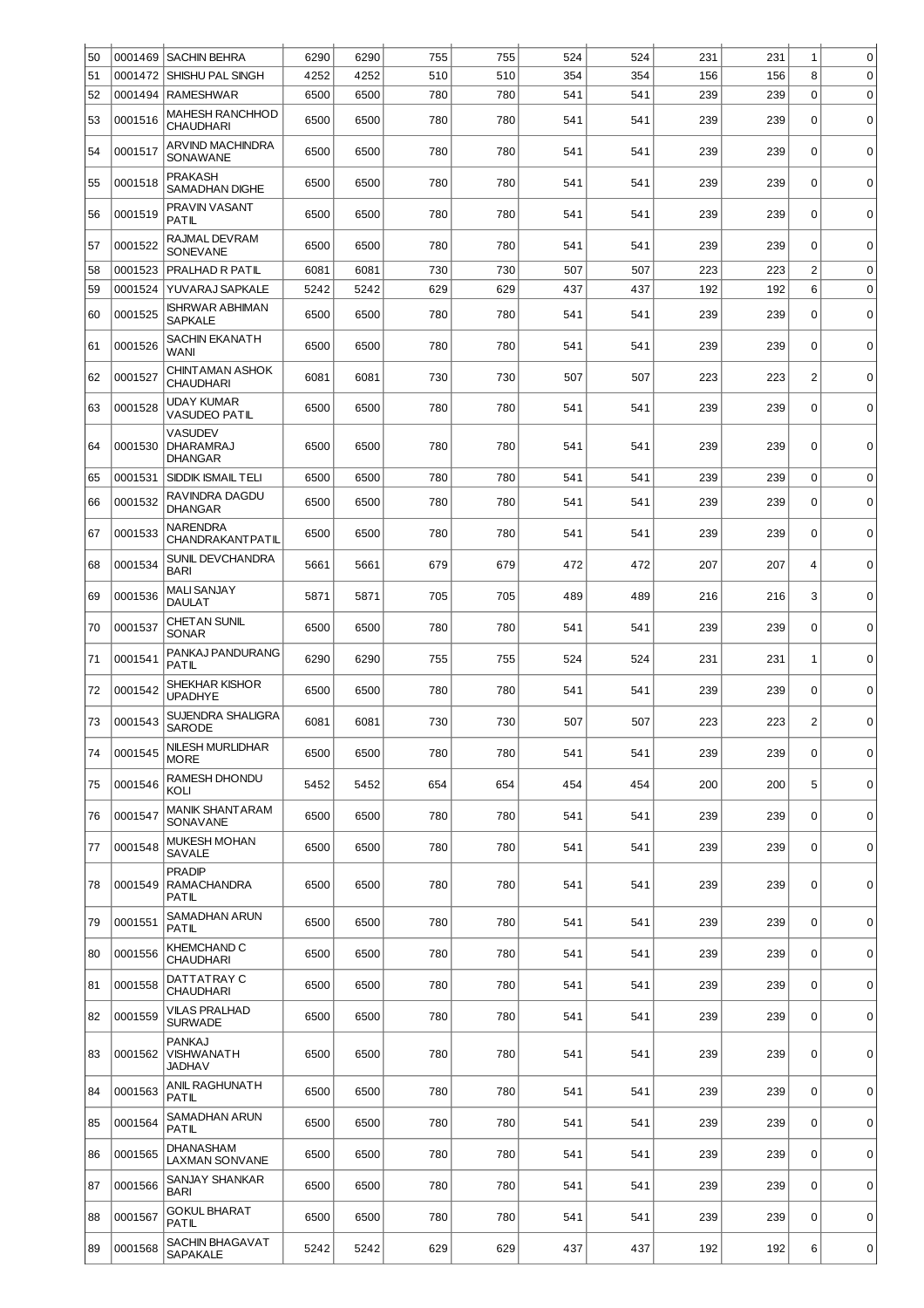| 90         | 0001570            | <b>SVAPANIL</b><br><b>BHAGAWAT</b><br><b>KURKURE</b> | 6290         | 6290         | 755        | 755        | 524         | 524        | 231        | 231        | $\mathbf{1}$            | $\mathbf 0$                |
|------------|--------------------|------------------------------------------------------|--------------|--------------|------------|------------|-------------|------------|------------|------------|-------------------------|----------------------------|
| 91         | 0001572            | <b>GOPAL ASHOK PATIL</b>                             | 6500         | 6500         | 780        | 780        | 541         | 541        | 239        | 239        | $\mathbf 0$             | $\mathbf 0$                |
| 92         | 0001573            | <b>BHUSHAN S</b><br><b>CHAUDHARI</b>                 | 6500         | 6500         | 780        | 780        | 541         | 541        | 239        | 239        | $\mathbf 0$             | $\mathbf 0$                |
| 93         | 0001574            | <b>DIPAK BHAGWAT</b><br><b>FALAK</b>                 | 6500         | 6500         | 780        | 780        | 541         | 541        | 239        | 239        | $\mathbf 0$             | $\mathbf 0$                |
| 94         | 0001575            | <b>BALCHANDRA</b><br><b>MURLIDHARGURAV</b>           | 6500         | 6500         | 780        | 780        | 541         | 541        | 239        | 239        | $\mathbf 0$             | $\mathbf 0$                |
| 95         | 0001576            | MANOJ KUMAR D<br>VISHWE                              | 6500         | 6500         | 780        | 780        | 541         | 541        | 239        | 239        | $\mathbf 0$             | $\mathbf 0$                |
| 96         | 0001577            | <b>SAILESH</b><br><b>BHALCHANDRA</b><br><b>GURAV</b> | 6500         | 6500         | 780        | 780        | 541         | 541        | 239        | 239        | $\mathbf 0$             | $\mathbf 0$                |
| 97         | 0001578            | <b>GOVIND K</b><br><b>SURYAWANSHI</b>                | 0            | 0            | 0          | 0          | $\mathbf 0$ | 0          | 0          | 0          | 31                      | $\mathbf 0$                |
| 98         | 0001580            | AMBADAS DHANU<br><b>BADAGUJAR</b>                    | 6500         | 6500         | 780        | 780        | 541         | 541        | 239        | 239        | $\mathbf 0$             | $\mathbf 0$                |
| 99         | 0001583            | ASHOK HARCHAND<br>SONAWANE                           | 6500         | 6500         | 780        | 780        | 541         | 541        | 239        | 239        | $\mathbf 0$             | $\mathbf 0$                |
| 100        | 0001585            | <b>SANTOSH</b><br>YASMAVANT PATIL                    | 6500         | 6500         | 780        | 780        | 541         | 541        | 239        | 239        | $\mathbf 0$             | $\mathbf 0$                |
| 101        | 0001586            | SK JUBER PINJARI                                     | 6500         | 6500         | 780        | 780        | 541         | 541        | 239        | 239        | $\mathbf 0$             | $\mathbf 0$                |
| 102        | 0001587            | <b>DHANRAJ SUBHASH</b><br><b>SAPKE</b>               | 5661         | 5661         | 679        | 679        | 472         | 472        | 207        | 207        | 4                       | $\mathbf 0$                |
| 103        | 0001588            | YOGESH DEVCHAND<br><b>BARI</b>                       | 6500         | 6500         | 780        | 780        | 541         | 541        | 239        | 239        | $\mathbf 0$             | $\mathbf 0$                |
| 104        | 0001589            | PHOBI HIMANT                                         | 6500         | $\mathbf 0$  | 780        | 780        | $\mathbf 0$ | 0          | 780        | 780        | $\mathbf 0$             | $\mathbf 0$                |
| 105        | 0001590            | DNYANESHWAR C<br><b>SAPKALE</b>                      | 6081         | 6081         | 730        | 730        | 507         | 507        | 223        | 223        | $\overline{c}$          | $\mathbf 0$                |
| 106        | 0001591            | <b>HIRAMAN RAMA</b><br><b>CHAUDHARI</b>              | 6500         | 6500         | 780        | 780        | 541         | 541        | 239        | 239        | 0                       | $\mathbf 0$                |
| 107        | 0001593            | <b>ARUN SAHEBRAO</b><br>PATIL                        | 6500         | 6500         | 780        | 780        | 541         | 541        | 239        | 239        | $\mathbf 0$             | $\mathbf 0$                |
| 108        | 0001594            | RAJENDRA RAMDAS<br><b>MARATHE</b>                    | 6500         | 6500         | 780        | 780        | 541         | 541        | 239        | 239        | $\mathbf 0$             | $\mathbf 0$                |
| 109        | 0001595            | MOTILAL DHUDAKU<br><b>PAVAR</b>                      | 6500         | 6500         | 780        | 780        | 541         | 541        | 239        | 239        | $\mathbf 0$             | $\mathbf 0$                |
| 110        | 0001596            | <b>GAJANAN</b><br>RANGNATH PATIL                     | 6500         | 6500         | 780        | 780        | 541         | 541        | 239        | 239        | $\mathbf 0$             | $\mathbf 0$                |
| 111        | 0001598            | NITIN DANRAJ<br>SONAWANE                             | 5242         | 5242         | 629        | 629        | 437         | 437        | 192        | 192        | 6                       | $\mathbf 0$                |
|            | 112 0001599        | <b>MILIND BHASKAR</b><br>CHAUDHARI                   | 6500         | 6500         | 780        | 780        | 541         | 541        | 239        | 239        | $\Omega$                | $\Omega$                   |
|            | 113 0001600        | JIT ENDRA<br><b>SURYAVANSHI</b>                      | 5661         | 5661         | 679        | 679        | 472         | 472        | 207        | 207        | $\overline{4}$          | $\mathbf 0$                |
| 114        | 0001601            | ADHAR RAMDAS<br><b>BAVISKAR</b>                      | 6500         | 6500         | 780        | 780        | 541         | 541        | 239        | 239        | $\Omega$                | $\mathbf 0$                |
|            | 115 0001602        | <b>GANESH PRAHLAD</b><br>PATIL                       | 6500         | 6500         | 780        | 780        | 541         | 541        | 239        | 239        | $\mathbf 0$             | $\mathbf 0$                |
|            | 116 0001603        | RATILAL ZENDU<br><b>TAYADE</b>                       | 6500         | 6500         | 780        | 780        | 541         | 541        | 239        | 239        | $\mathbf 0$             | $\mathbf 0$                |
| 117        | 0001604            | KAILAS SITARAM<br>KOLI                               | 6500         | 6500         | 780        | 780        | 541         | 541        | 239        | 239        | $\mathbf 0$             | $\mathbf 0$                |
| 118        | 0001605            | <b>HEMANT S WARKE</b>                                | 6500         | 6500         | 780        | 780        | 541         | 541        | 239        | 239        | $\mathbf 0$             | $\pmb{0}$                  |
| 119<br>120 | 0001607<br>0001608 | <b>JIT ENDRA B RAJPUT</b><br>SK TEHSEEN IQABAL       | 6500<br>6500 | 6500<br>6500 | 780<br>780 | 780<br>780 | 541<br>541  | 541<br>541 | 239<br>239 | 239<br>239 | $\Omega$<br>$\mathbf 0$ | $\mathbf 0$<br>$\mathbf 0$ |
|            | 121 0001609        | <b>KHATIK</b><br><b>DIPAK KAPURCHAND</b>             | 6500         | 6500         | 780        | 780        | 541         | 541        | 239        | 239        | $\mathbf 0$             | $\mathbf 0$                |
| 122        | 0001610            | <b>SHARMA</b><br>NASHIRSHAH                          | 6500         | 6500         | 780        | 780        | 541         | 541        | 239        | 239        | $\Omega$                | $\mathbf 0$                |
| 123        | 0001611            | KALUSHAH FAKIR<br>RAJMAL RAMLAL                      | 6500         | 6500         | 780        | 780        | 541         | 541        | 239        | 239        | $\mathbf 0$             | $\mathbf 0$                |
|            |                    | <b>SHAHAPURE</b><br><b>JIT ENDRA PRAHLAD</b>         |              |              |            |            |             |            |            |            |                         |                            |
|            | 124 0001613        | SONAR<br>CHANDRAKANT                                 | 6290         | 6290         | 755        | 755        | 524         | 524        | 231        | 231        | 1<br>$\Omega$           | $\mathbf 0$                |
| 125        | 0001614<br>0001616 | ASHOK PATIL<br>KHALILUDDIN J                         | 6500<br>6500 | 6500<br>6500 | 780<br>780 | 780<br>780 | 541<br>541  | 541        | 239<br>239 | 239<br>239 | $\mathbf 0$             | 0<br>$\mathbf 0$           |
| 126        |                    | <b>SHAIKH</b>                                        |              |              |            |            |             | 541        |            |            |                         |                            |
| 127        | 0001617            | TULSHIRAM VISHNU<br><b>TAVDE</b>                     | 6500         | $\mathbf 0$  | 780        | 780        | 0           | 0          | 780        | 780        | $\Omega$                | $\mathbf 0$                |
| 128        | 0001618            | <b>DIGAMBAR</b><br>PRABHAKAR BARI                    | 6500         | 6500         | 780        | 780        | 541         | 541        | 239        | 239        | $\mathbf 0$             | $\mathbf 0$                |
| 129        | 0001619            | <b>HARISH ASHOK NALE</b>                             | 6500         | 6500         | 780        | 780        | 541         | 541        | 239        | 239        | 0                       | $\mathbf 0$                |
|            |                    | SANJAY DEVIDAS                                       | erool        | croo         | 700        | 700        | <b>EA1</b>  | <b>CA1</b> | חרר        | $\sim$     | $\sim$                  |                            |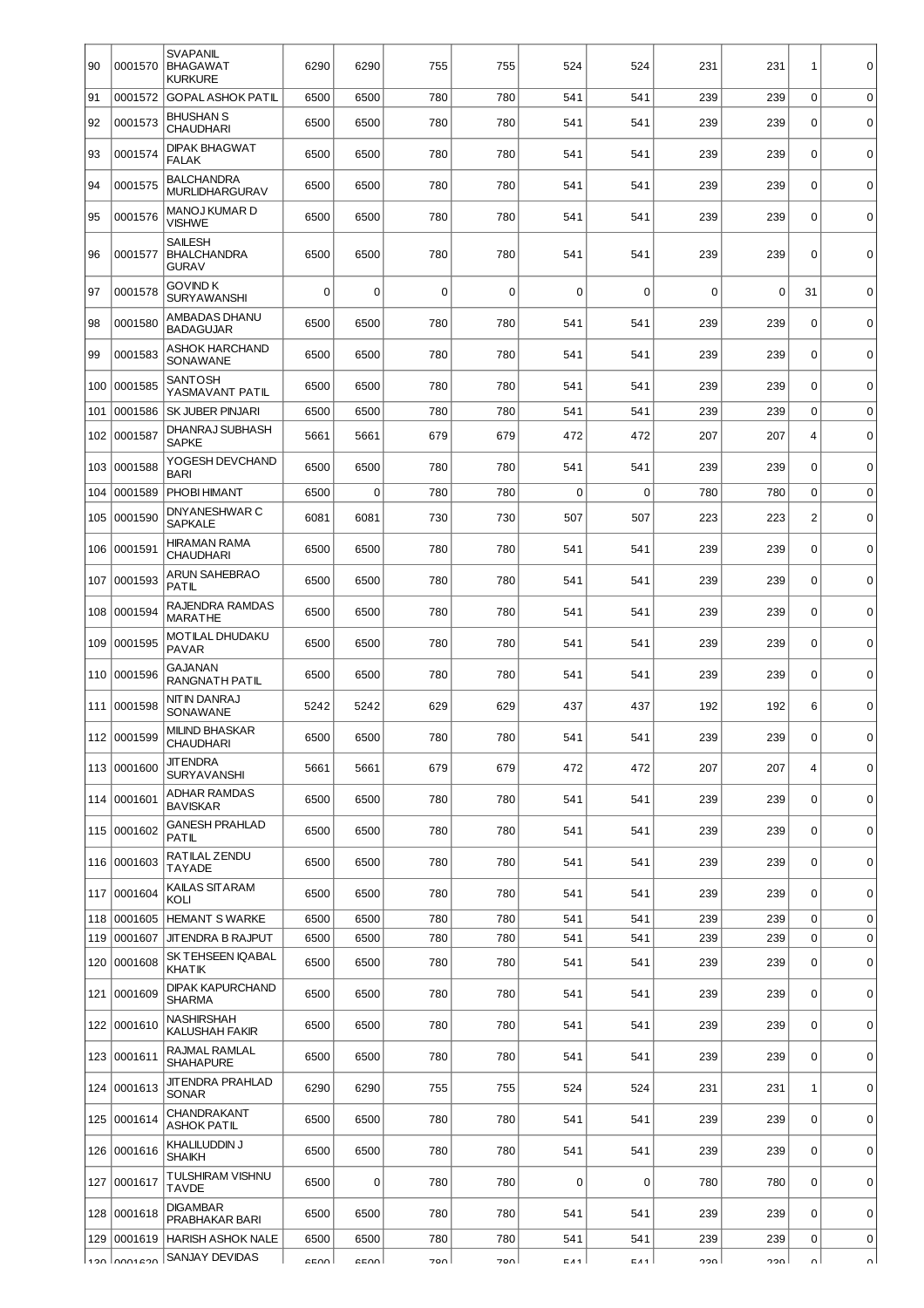|            | <b>IT20 I NOTOTO I</b> | <b>DHANGAR</b>                             | UUCO             | UUCO         | 100             | 100             | 1+C             | 1 +C            | ∠৩৬             | ∠ວນ                | U                 | U                          |
|------------|------------------------|--------------------------------------------|------------------|--------------|-----------------|-----------------|-----------------|-----------------|-----------------|--------------------|-------------------|----------------------------|
| 131        | 0001621                | <b>SUNIL PANDURANG</b><br>LAD              | 6500             | 6500         | 780             | 780             | 541             | 541             | 239             | 239                | $\mathbf 0$       | $\mathbf 0$                |
| 132        | 0001622                | PRAMOD DEVIDAS<br><b>GHUGE</b>             | 6500             | 6500         | 780             | 780             | 541             | 541             | 239             | 239                | 0                 | $\Omega$                   |
| 133        | 0001624                | KRISHNA DAMODAR<br><b>PATIL</b>            | 6500             | 6500         | 780             | 780             | 541             | 541             | 239             | 239                | $\mathbf 0$       | $\mathbf 0$                |
| 134        | 0001627                | PRADEEP LAXMAN<br>PATIL                    | 6500             | 6500         | 780             | 780             | 541             | 541             | 239             | 239                | $\mathbf 0$       | $\mathbf 0$                |
| 135        | 0001631                | NIT IN RAMLAL<br><b>BHAVSAR</b>            | 6500             | 6500         | 780             | 780             | 541             | 541             | 239             | 239                | $\mathbf 0$       | $\mathbf 0$                |
| 136        | 0001632                | PI VATROVEL EM<br><b>PERUMAL</b>           | 6500             | 6500         | 780             | 780             | 541             | 541             | 239             | 239                | $\mathbf 0$       | $\mathbf 0$                |
| 137        | 0001634                | <b>SHIVAJI GIRDHAR</b><br><b>GHODESWAR</b> | 6500             | $\Omega$     | 780             | 780             | $\Omega$        | 0               | 780             | 780                | $\Omega$          | $\mathbf 0$                |
| 138        | 0001635                | ARIF JAVID SHAIKH                          | 6500             | 6500         | 780             | 780             | 541             | 541             | 239             | 239                | $\mathbf 0$       | $\mathbf 0$                |
| 139        | 0001636                | <b>VISHAL VINOD</b><br>MAHAJAN             | 6500             | 6500         | 780             | 780             | 541             | 541             | 239             | 239                | $\mathbf 0$       | $\mathbf 0$                |
|            | 140 0001637            | ANKUSH<br>RAGHUNATH KOLI                   | 6500             | 6500         | 780             | 780             | 541             | 541             | 239             | 239                | 0                 | 0                          |
| 141        | 0001638                | <b>GANESH J</b><br>NANNAWARE               | 6500             | 6500         | 780             | 780             | 541             | 541             | 239             | 239                | $\Omega$          | $\mathbf 0$                |
| 142        | 0001639                | <b>CHANDRABHAN</b><br><b>DEORAM KOLI</b>   | 6081             | 6081         | 730             | 730             | 507             | 507             | 223             | 223                | $\overline{c}$    | $\mathbf 0$                |
| 143        | 0001642                | <b>VILAS D KOLI</b>                        | 6290             | 6290         | 755             | 755             | 524             | 524             | 231             | 231                | 1                 | $\mathbf 0$                |
| 144        | 0001644                | ANIL LAXMAN KOLI                           | 6500             | 6500         | 780             | 780             | 541             | 541             | 239             | 239                | 0                 | $\mathbf 0$                |
| 145        | 0001645                | SANTOSH ARJUN<br>KOLI                      | 6500             | 6500         | 780             | 780             | 541             | 541             | 239             | 239                | $\mathbf 0$       | $\mathbf 0$                |
| 146        | 0001646                | <b>DEVIDAS GAEDA</b><br>SONVANE            | 4194             | 4194         | 503             | 503             | 349             | 349             | 154             | 154                | 11                | $\mathbf 0$                |
| 147        | 0001648                | <b>DILIP KUMAR</b>                         | 0                | 0            | $\Omega$        | $\Omega$        | 0               | $\Omega$        | $\mathbf 0$     | 0                  | 31                | $\mathbf 0$                |
| 148        | 0001656                | <b>MOHD ASRAF</b>                          | 3697             | 3697         | 444             | 444             | 308             | 308             | 136             | 136                | 11                | $\mathbf 0$                |
| 149<br>150 | 0001659<br>0001667     | MOHD. RIZWAN<br><b>MOHD AABID</b>          | $\Omega$<br>6500 | 0<br>6500    | $\Omega$<br>780 | $\Omega$<br>780 | $\Omega$<br>541 | $\Omega$<br>541 | $\Omega$<br>239 | $\mathbf 0$<br>239 | 31<br>$\mathbf 0$ | $\mathbf 0$<br>$\mathbf 0$ |
| 151        | 0001668                | <b>VIJAY SHRIRAM</b><br><b>VARDE</b>       | 6500             | 6500         | 780             | 780             | 541             | 541             | 239             | 239                | $\Omega$          | $\mathbf 0$                |
| 152        | 0001670                | <b>SANJAY KUMAR</b>                        | 0                | 0            | 0               | $\mathbf 0$     | 0               | 0               | $\mathbf 0$     | $\mathbf 0$        | 31                | $\mathbf 0$                |
| 153        | 0001675                | MOHD NAZIM AB<br>LATEF                     | 6500             | 6500         | 780             | 780             | 541             | 541             | 239             | 239                | $\mathbf 0$       | $\mathbf 0$                |
| 154        | 0001678                | <b>GANESH VISHANU</b><br><b>CHAUDHARY</b>  | 6500             | 6500         | 780             | 780             | 541             | 541             | 239             | 239                | 0                 | $\mathbf 0$                |
| 155        | 0001680                | <b>AVINASH TUKARAM</b><br>SONVANE          | 6500             | 6500         | 780             | 780             | 541             | 541             | 239             | 239                | 0                 | 0                          |
|            | 156 0001681            | RAJENDRA S<br>SONAWANE                     | 6500             | 6500         | 780             | 780             | 541             | 541             | 239             | 239                | 0                 | $\mathbf 0$                |
| 157        | 0001682                | SURESH VITHTHAL<br><b>BARI</b>             | 6500             | 6500         | 780             | 780             | 541             | 541             | 239             | 239                | $\mathbf 0$       | 0                          |
| 158        | 0001683                | <b>G. NARAYAN</b>                          | 0                | 0            | 0               | 0               | 0               | 0               | 0               | 0                  | 31                | $\mathbf 0$                |
| 159        | 0001684                | ANANDA BHAGWAN<br><b>PATIL</b>             | 6500             | 6500         | 780             | 780             | 541             | 541             | 239             | 239                | $\Omega$          | $\mathbf 0$                |
| 160        | 0001685                | <b>SURESH DILIP KOLI</b>                   | 6500             | 6500         | 780             | 780             | 541             | 541             | 239             | 239                | 0                 | $\mathbf 0$                |
| 161        | 0001686                | <b>DYANESHWAR TADE</b>                     | 6500             | 6500         | 780             | 780             | 541             | 541             | 239             | 239                | 0                 | $\mathbf 0$                |
|            | 162 0001687            | <b>ICHCHHARAM</b><br><b>VITHTHAL BARI</b>  | 6500             | 6500         | 780             | 780             | 541             | 541             | 239             | 239                | 0                 | $\mathbf 0$                |
|            | 163 0001688            | SAMADHAN SUMPDH<br><b>BUGALE</b>           | 6500             | 6500         | 780             | 780             | 541             | 541             | 239             | 239                | $\mathbf 0$       | $\mathbf 0$                |
|            | 164 0001689            | UVRAJ PRAKASH<br>KOLI                      | 0                | 0            | 0               | 0               | 0               | $\mathbf 0$     | 0               | 0                  | 0                 | $\mathbf 0$                |
| 165        | 0001690                | RATILAL G SUKHADE                          | 6500             | 6500         | 780             | 780             | 541             | 541             | 239             | 239                | 0                 | $\mathbf 0$                |
| 166        | 0001691                | KAILAS BORSE                               | 6500             | 6500         | 780             | 780             | 541             | 541             | 239             | 239                | 0                 | $\mathbf 0$                |
| 167        | 0001692                | MR.BADRINATH                               | 6500             | 6500         | 780             | 780             | 541             | 541             | 239             | 239                | 0                 | $\mathbf 0$                |
| 168        | 0001693                | <b>BHIKA BADGUJAR</b>                      | 6500             | 6500         | 780             | 780             | 541             | 541             | 239             | 239                | 0                 | $\mathbf 0$                |
| 169<br>170 | 0001694<br>0001695     | SACHIN LOKHANDE<br>PRASHANT JOSHI          | 6500<br>6500     | 6500<br>6500 | 780<br>780      | 780<br>780      | 541<br>541      | 541<br>541      | 239<br>239      | 239<br>239         | 0<br>0            | $\mathbf 0$<br>$\mathbf 0$ |
| 171        | 0001697                | RAVINDRA CHAVAN                            | 5452             | 5452         | 654             | 654             | 454             | 454             | 200             | 200                | 5                 | $\mathbf 0$                |
| 172        | 0001698                | <b>GANESH GAUT AM</b><br><b>SURWADE</b>    | 6081             | 6081         | 730             | 730             | 507             | 507             | 223             | 223                | $\overline{c}$    | $\mathbf 0$                |
|            | 173 0001700            | <b>MACHINDER</b><br>RAMCHANDRA KOLI        | 5871             | 5871         | 705             | 705             | 489             | 489             | 216             | 216                | 3                 | $\mathbf 0$                |
| 174        | 0001701                | <b>VIJAY CHAUDHARI</b>                     | 6500             | 6500         | 780             | 780             | 541             | 541             | 239             | 239                | 0                 | $\mathbf 0$                |
| 175        | 0001702                | SANTOSH THAKUR                             | 6500             | 6500         | 780             | 780             | 541             | 541             | 239             | 239                | 0                 | $\mathbf 0$                |
| 176        | 0001703                | <b>KIRAN PATIL</b>                         | 6500             | 6500         | 780             | 780             | 541             | 541             | 239             | 239                | 0                 | $\pmb{0}$                  |
| 177        | 0001704                | RAJU TOPPO                                 | 3984             | 3984         | 478             | 478             | 332             | 332             | 146             | 146                | 12                | 0                          |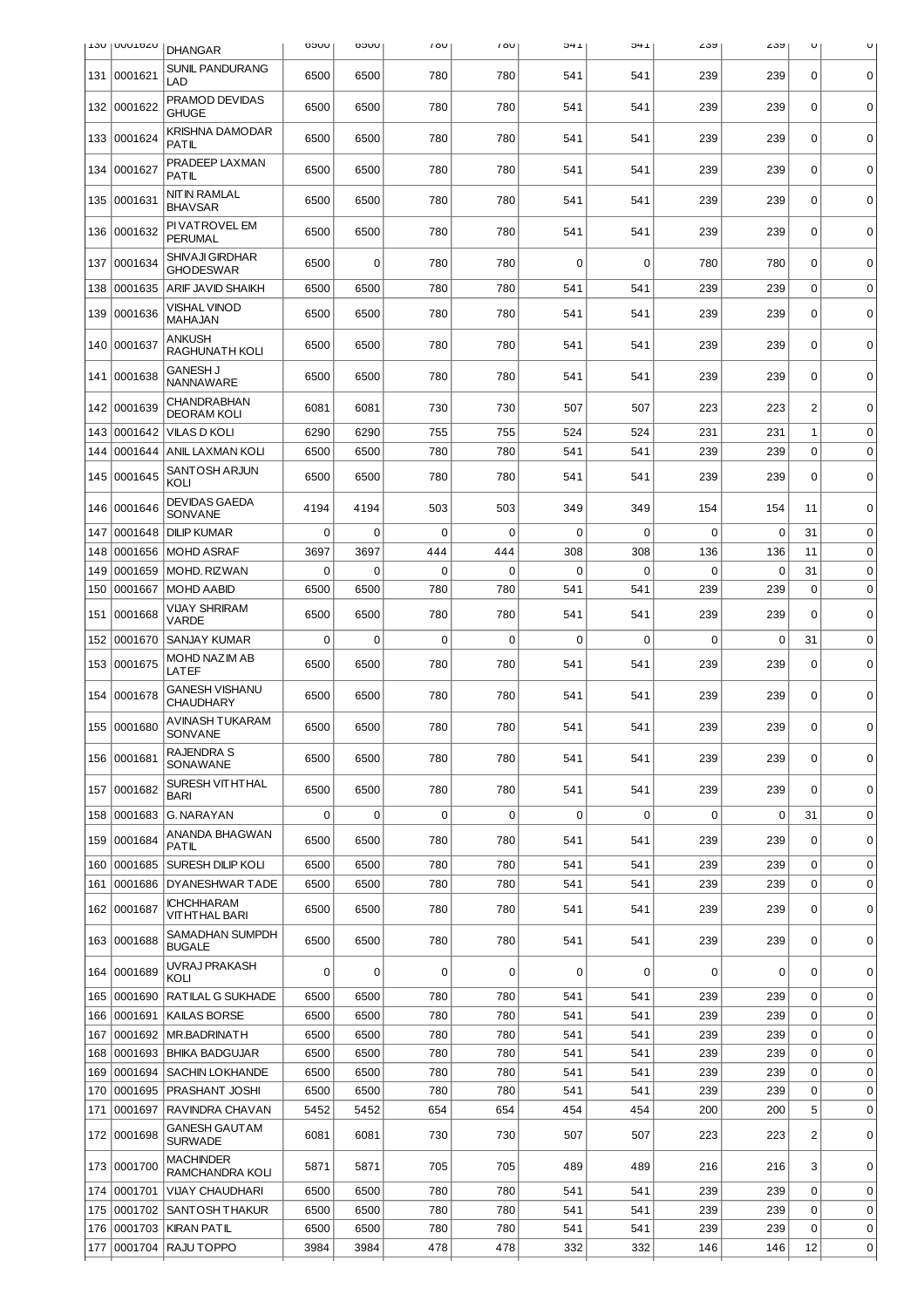|            |                    | 178   0001705   DALBIR SINGH                  | 6290        | 6290        | 755         | 755         | 524         | 524      | 231         | 231         | $\mathbf{1}$                     | 0                |
|------------|--------------------|-----------------------------------------------|-------------|-------------|-------------|-------------|-------------|----------|-------------|-------------|----------------------------------|------------------|
| 179        | 0001706            | <b>RAMKRISHNA</b><br>SHRIRAM CHAUDH           | 6500        | 6500        | 780         | 780         | 541         | 541      | 239         | 239         | $\mathbf 0$                      | $\mathbf 0$      |
|            | 180   0001707      | ANIL BABURAV<br><b>CHAUDHARI</b>              | 6500        | 6500        | 780         | 780         | 541         | 541      | 239         | 239         | $\mathbf 0$                      | $\mathbf 0$      |
| 181        | 0001715            | <b>DHARMENDER</b><br><b>KUMAR</b>             | 4807        | 4807        | 577         | 577         | 400         | 400      | 177         | 177         | 5                                | 0                |
| 182        | 0001716            | <b>GANGADHAR GOPE</b>                         | 4992        | 4992        | 599         | 599         | 416         | 416      | 183         | 183         | $\overline{4}$                   | $\mathbf 0$      |
| 183        | 0001719            | JAY TANAKU<br><b>CHAUDHARI</b>                | 6500        | 6500        | 780         | 780         | 541         | 541      | 239         | 239         | $\mathbf 0$                      | 0                |
| 184        | 0001722            | <b>RAVINDER PAL SINGH</b>                     | 0           | $\mathbf 0$ | 0           | $\mathbf 0$ | $\mathbf 0$ | 0        | $\mathbf 0$ | $\mathbf 0$ | $\mathbf 0$                      | $\mathbf 0$      |
| 185        | 0001724            | <b>BABLU KACHCHHAP</b>                        | $\Omega$    | $\mathbf 0$ | $\Omega$    | $\mathbf 0$ | $\mathbf 0$ | $\Omega$ | $\mathbf 0$ | 0           | 31                               | $\mathbf 0$      |
| 186        | 0001725            | KAILASH DAS                                   | 0           | 0           | 0           | $\mathbf 0$ | 0           | $\Omega$ | $\mathbf 0$ | 0           | $\mathbf 0$                      | 0                |
| 187        | 0001734            | ARJUN LAXMAN KOLI                             | 6290        | 6290        | 755         | 755         | 524         | 524      | 231         | 231         | 1                                | 0                |
| 188        | 0001737            | <b>MD TANVEER ALAM</b>                        | $\Omega$    | 0           | $\Omega$    | $\Omega$    | 0           | $\Omega$ | 0           | $\Omega$    | 31                               | 0                |
| 189        | 0001740            | <b>RAVINDRA</b><br><b>PRALHADRAO</b><br>KATKA | 6500        | 6500        | 780         | 780         | 541         | 541      | 239         | 239         | $\mathbf 0$                      | 0                |
|            | 190 0001743        | VILAS UTTAM<br><b>JADHAV</b>                  | 6290        | 6290        | 755         | 755         | 524         | 524      | 231         | 231         | $\mathbf{1}$                     | $\mathbf 0$      |
| 191        | 0001744            | ANIL KUMAR<br><b>PASWAN</b>                   | 4194        | 4194        | 503         | 503         | 349         | 349      | 154         | 154         | 11                               | $\Omega$         |
| 192        | 0001750            | <b>SHRIKANT SAH</b>                           | 0           | $\mathbf 0$ | $\Omega$    | $\Omega$    | $\Omega$    | $\Omega$ | $\mathbf 0$ | $\mathbf 0$ | 31                               | $\mathbf 0$      |
| 193        | 0001751            | SARWAN KUMAR<br><b>PASWAN</b>                 | 1109        | 1109        | 133         | 133         | 92          | 92       | 41          | 41          | 25                               | $\mathbf 0$      |
| 194        | 0001753            | HEMANT RAMESH<br>TAMBAT                       | 6290        | 6290        | 755         | 755         | 524         | 524      | 231         | 231         | 1                                | $\mathbf 0$      |
| 195        | 0001756            | <b>SHANKAR SINGH</b>                          | 5176        | 5176        | 621         | 621         | 431         | 431      | 190         | 190         | 3                                | $\mathbf 0$      |
| 196        | 0001757            | <b>BORNARE GIRISH</b><br>DATTATRAY            | 6500        | 6500        | 780         | 780         | 541         | 541      | 239         | 239         | $\mathbf 0$                      | $\Omega$         |
| 197        | 0001759            | <b>DEVENDRA</b>                               | 1849        | 1849        | 222         | 222         | 154         | 154      | 68          | 68          | 21                               | $\mathbf 0$      |
| 198        | 0001760            | <b>DINKAR KUMAR SEN</b>                       | 6290        | 6290        | 755         | 755         | 524         | 524      | 231         | 231         | $\mathbf{1}$                     | $\mathbf 0$      |
| 199        | 0001761            | <b>SHAMBHU SINGH</b>                          | 6500        | 6500        | 780         | 780         | 541         | 541      | 239         | 239         | $\mathbf 0$                      | $\mathbf 0$      |
| 200        | 0001762            | <b>ANIL</b>                                   | 6081        | 6081        | 730         | 730         | 507         | 507      | 223         | 223         | $\overline{c}$                   | $\mathbf 0$      |
| 201        | 0001763            | <b>ASHOK PASWAN</b>                           | 6081        | 6081        | 730         | 730         | 507         | 507      | 223         | 223         | $\overline{c}$                   | $\mathbf 0$      |
| 202        | 0001764            | <b>CHANDGI RAM</b>                            | $\mathbf 0$ | $\mathbf 0$ | $\mathbf 0$ | $\mathbf 0$ | $\mathbf 0$ | 0        | $\mathbf 0$ | $\mathbf 0$ | $\mathbf 0$                      | $\mathbf 0$      |
| 203        | 0001765            | <b>CHHOTU KUMAR</b>                           | 6081        | 6081        | 730         | 730         | 507         | 507      | 223         | 223         | $\overline{c}$                   | $\mathbf 0$      |
| 204        | 0001767            | <b>KANHAIYA KUMAR</b>                         | 5546        | 5546        | 666         | 666         | 462         | 462      | 204         | 204         | $\mathbf 1$                      | 0                |
| 205        | 0001768            | <b>KAPIL</b>                                  | 6081        | 6081        | 730         | 730         | 507         | 507      | 223         | 223         | $\overline{c}$                   | 0                |
| 206        | 0001769            | <b>MAHESH CHAND</b>                           | 6081        | 6081        | 730         | 730         | 507         | 507      | 223         | 223         | $\overline{c}$                   | $\mathbf 0$      |
|            | 207 0001770        | <b>MD SALAHDDIN</b><br>ANSARI                 | 5361        | 5361        | 643         | 643         | 447         | 447      | 196         | 196         | 2                                |                  |
|            | 208 0001771        | <b>NARAYAN</b>                                | 5361        | 5361        | 643         | 643         | 447         | 447      | 196         | 196         | $\overline{c}$                   | $\mathbf 0$      |
|            | 209 0001773        | <b>RAMESH KUMAR</b>                           | 6081        | 6081        | 730         | 730         | 507         | 507      | 223         | 223         | $\overline{c}$                   | 0                |
|            | 210 0001774        | SATYA NARAIN<br>SINGH                         | 6081        | 6081        | 730         | 730         | 507         | 507      | 223         | 223         | 2                                | 0                |
|            | 211  0001775       | <b>SHIV KUMAR</b>                             | 5361        | 5361        | 643         | 643         | 447         | 447      | 196         | 196         | $\overline{c}$                   | $\mathbf 0$      |
|            | 212 0001776        | SURESH KUMAR                                  | 6500        | 6500        | 780         | 780         | 541         | 541      | 239         | 239         | $\mathbf 0$                      | $\mathbf 0$      |
|            | 213 0001777        | <b>SURESH KUMAR</b>                           | 5361        | 5361        | 643         | 643         | 447         | 447      | 196         | 196         | $\overline{c}$                   | 0                |
|            | 214 0001778        | <b>MOOL CHAND</b>                             | 5361        | 5361        | 643         | 643         | 447         | 447      | 196         | 196         | $\overline{c}$                   | $\mathbf 0$      |
| 215        | 0001779            | KAILASH SINGH                                 | 6081        | 6081        | 730         | 730         | 507         | 507      | 223         | 223         | $\overline{c}$                   | $\mathbf 0$      |
| 216        | 0001780            | <b>RAMAN KUMAR</b>                            | 5361        | 5361        | 643         | 643         | 447         | 447      | 196         | 196         | $\overline{c}$<br>$\overline{2}$ | 0<br>$\mathbf 0$ |
| 217<br>218 | 0001781<br>0001782 | <b>UDAY KUMAR SINGH</b><br>VIRENDER KUMAR     | 6081<br>0   | 6081<br>0   | 730<br>0    | 730<br>0    | 507<br>0    | 507<br>0 | 223<br>0    | 223<br>0    | 31                               | 0                |
| 219        | 0001783            | PAL<br>YOGESH KUMAR                           | 6081        | 6081        | 730         | 730         | 507         | 507      | 223         | 223         | $\overline{c}$                   | 0                |
| 220        | 0001784            | <b>HIRA</b>                                   | 6081        | 6081        | 730         | 730         | 507         | 507      | 223         | 223         | $\overline{c}$                   | 0                |
| 221        |                    | 0001785 ANANDI SINGH                          | 0           | $\mathbf 0$ | 0           | $\mathbf 0$ | 0           | 0        | $\mathbf 0$ | 0           | $\mathbf 0$                      | 0                |
| 222        | 0001786            | OM PARKASH                                    | 5361        | 5361        | 643         | 643         | 447         | 447      | 196         | 196         | $\overline{2}$                   | $\mathbf 0$      |
| 223        | 0001787            | <b>BHERO</b>                                  | 5361        | 5361        | 643         | 643         | 447         | 447      | 196         | 196         | $\overline{c}$                   | $\mathbf 0$      |
| 224        | 0001788            | RAJPAL                                        | 6081        | 6081        | 730         | 730         | 507         | 507      | 223         | 223         | $\overline{\mathbf{c}}$          | $\mathbf 0$      |
| 225        | 0001789            | <b>LAXMAN SINGH</b>                           | 5361        | 5361        | 643         | 643         | 447         | 447      | 196         | 196         | $\overline{c}$                   | $\mathbf 0$      |
| 226        | 0001790            | NARAYAN SINGH                                 | 6081        | 6081        | 730         | 730         | 507         | 507      | 223         | 223         | $\overline{\mathbf{c}}$          | $\mathbf 0$      |
| 227        | 0001791            | KANHAIYA KUMAR                                | 6081        | 6081        | 730         | 730         | 507         | 507      | 223         | 223         | $\overline{\mathbf{c}}$          | $\mathbf 0$      |
| 228        | 0001792            | BHOLA KHAN                                    | 0           | $\mathbf 0$ | 0           | 0           | 0           | 0        | 0           | $\mathbf 0$ | 0                                | $\mathbf 0$      |
| 229        | 0001793            | PAWAN KUMAR                                   | 5361        | 5361        | 643         | 643         | 447         | 447      | 196         | 196         | $\overline{\mathbf{c}}$          | 0                |
| 230        | 0001794            | <b>DEEPAK KUMAR</b>                           | 6081        | 6081        | 730         | 730         | 507         | 507      | 223         | 223         | $\overline{\mathbf{c}}$          | 0                |
| 231        | 0001795            | PAWAN KUMAR                                   | 6081        | 6081        | 730         | 730         | 507         | 507      | 223         | 223         | 2                                | 0                |
|            | 232 0001796        | <b>SUDHIR</b>                                 | 5361        | 5361        | 643         | 643         | 447         | 447      | 196         | 196         | $\overline{\mathbf{c}}$          | 0                |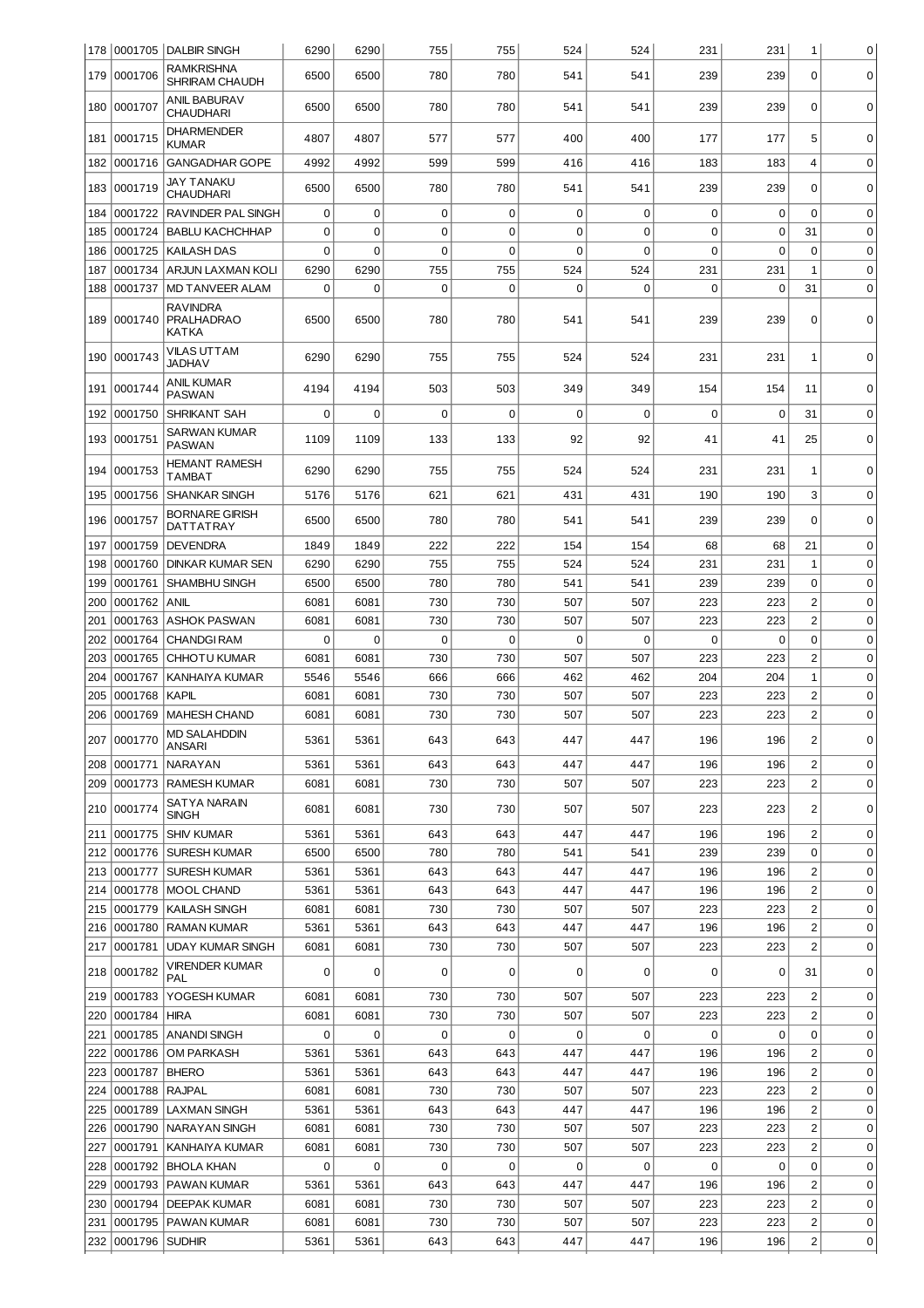|     |             | 233 0001797 ABDUL RASHID                | 6500        | 6500        | 780 | 780         | 541         | 541      | 239         | 239      | 0                       | 0           |
|-----|-------------|-----------------------------------------|-------------|-------------|-----|-------------|-------------|----------|-------------|----------|-------------------------|-------------|
| 234 | 0001798     | ARJUN PARSAD                            | 6081        | 6081        | 730 | 730         | 507         | 507      | 223         | 223      | $\overline{c}$          | $\mathbf 0$ |
| 235 | 0001799     | <b>UMESH MANJHI</b>                     | 6081        | 6081        | 730 | 730         | 507         | 507      | 223         | 223      | $\overline{c}$          | 0           |
| 236 | 0001800     | YOGENDER KUMAR                          | 6500        | 6500        | 780 | 780         | 541         | 541      | 239         | 239      | $\mathbf 0$             | 0           |
|     |             | SINGH                                   |             |             |     |             |             |          |             |          |                         |             |
| 237 | 0001801     | <b>MUKESH SINGH</b>                     | 6081        | 6081        | 730 | 730         | 507         | 507      | 223         | 223      | $\overline{\mathbf{c}}$ | 0           |
| 238 | 0001802     | SANJAY YADAV                            | 5361        | 5361        | 643 | 643         | 447         | 447      | 196         | 196      | $\overline{c}$          | 0           |
| 239 | 0001803     | <b>BABLU</b>                            | 5361        | 5361        | 643 | 643         | 447         | 447      | 196         | 196      | $\overline{c}$          | $\mathbf 0$ |
| 240 | 0001804     | <b>YOGENDER</b>                         | 5361        | 5361        | 643 | 643         | 447         | 447      | 196         | 196      | $\overline{c}$          | 0           |
| 241 | 0001805     | <b>SHANKAR SINGH</b>                    | 6081        | 6081        | 730 | 730         | 507         | 507      | 223         | 223      | $\overline{c}$          | 0           |
| 242 | 0001806     | <b>DILIP SINGH</b>                      | 0           | 0           | 0   | $\mathbf 0$ | 0           | 0        | $\mathbf 0$ | 0        | $\mathbf 0$             | 0           |
| 243 | 0001807     | <b>ASHOK KUMAR</b>                      | 5361        | 5361        | 643 | 643         | 447         | 447      | 196         | 196      | $\overline{c}$          | 0           |
| 244 | 0001808     | <b>GOVIND</b>                           | 6081        | 6081        | 730 | 730         | 507         | 507      | 223         | 223      | $\overline{c}$          | 0           |
| 245 | 0001811     | <b>BIJENDER</b>                         | 5361        | 5361        | 643 | 643         | 447         | 447      | 196         | 196      | $\overline{c}$          | 0           |
| 246 | 0001812     | <b>PARDEEP KUMAR</b>                    | 6081        | 6081        | 730 | 730         | 507         | 507      | 223         | 223      | $\overline{c}$          | $\mathbf 0$ |
| 247 | 0001813     | <b>GAUTAM KUMAR</b>                     | 6081        | 6081        | 730 | 730         | 507         | 507      | 223         | 223      | $\overline{c}$          | $\mathbf 0$ |
| 248 | 0001814     | <b>VINOD</b>                            | 5361        | 5361        | 643 | 643         | 447         | 447      | 196         | 196      | $\overline{c}$          | 0           |
|     | 249 0001816 | OM PRAKASH                              | 5361        | 5361        | 643 | 643         | 447         | 447      | 196         | 196      | $\overline{\mathbf{c}}$ | $\mathbf 0$ |
|     |             | PADARIA<br>CHANDRASHEKHAR               |             |             |     |             |             |          |             |          |                         |             |
| 250 | 0001817     | <b>KU. SEN</b>                          | 5361        | 5361        | 643 | 643         | 447         | 447      | 196         | 196      | $\overline{c}$          | 0           |
| 251 | 0001818     | ANGAD YADAV                             | 6500        | 6500        | 780 | 780         | 541         | 541      | 239         | 239      | $\boldsymbol{0}$        | 0           |
| 252 | 0001819     | <b>RAMBIR</b>                           | 5361        | 5361        | 643 | 643         | 447         | 447      | 196         | 196      | $\overline{\mathbf{c}}$ | 0           |
| 253 | 0001821     | <b>RAJESH</b>                           | 5361        | 5361        | 643 | 643         | 447         | 447      | 196         | 196      | $\overline{c}$          | $\mathbf 0$ |
| 254 | 0001822     | <b>SATENDRA SINGH</b>                   | 5361        | 5361        | 643 | 643         | 447         | 447      | 196         | 196      | $\overline{c}$          | $\mathbf 0$ |
| 255 | 0001824     | <b>JASWANT</b>                          | 5361        | 5361        | 643 | 643         | 447         | 447      | 196         | 196      | $\overline{c}$          | $\mathbf 0$ |
| 256 | 0001825     | <b>RAMESH THAKUR</b>                    | 6081        | 6081        | 730 | 730         | 507         | 507      | 223         | 223      | $\overline{c}$          | $\mathbf 0$ |
| 257 | 0001827     | PINTU SINGH                             | 6081        | 6081        | 730 | 730         | 507         | 507      | 223         | 223      | $\overline{c}$          | 0           |
| 258 | 0001828     | RADHEY SHYAM                            | 5361        | 5361        | 643 | 643         | 447         | 447      | 196         | 196      | $\overline{c}$          | 0           |
| 259 | 0001829     | <b>SARWAN KUMAR</b>                     | 5361        | 5361        | 643 | 643         | 447         | 447      | 196         | 196      | $\overline{c}$          | 0           |
| 260 | 0001830     | <b>RAM KUMAR</b>                        | 6081        | 6081        | 730 | 730         | 507         | 507      | 223         | 223      | $\overline{c}$          | 0           |
| 261 | 0001831     | <b>PANCHU MANDAL</b>                    | 6081        | 6081        | 730 | 730         | 507         | 507      | 223         | 223      | $\overline{c}$          | 0           |
| 262 | 0001832     | <b>GUDDU SINGH</b>                      | 6081        | 6081        | 730 | 730         | 507         | 507      | 223         | 223      | $\overline{c}$          | 0           |
| 263 | 0001833     | KAILASH SHARMA                          | 5361        | 5361        | 643 | 643         | 447         | 447      | 196         | 196      | $\overline{c}$          | $\mathbf 0$ |
| 264 | 0001834     | <b>RAJAN KUMAR</b>                      | 5361        | 5361        | 643 | 643         | 447         | 447      | 196         | 196      | $\overline{c}$          | 0           |
| 265 | 0001835     | <b>KIRPAL SINGH</b>                     | 6081        | 6081        | 730 | 730         | 507         | 507      | 223         | 223      | $\overline{c}$          | 0           |
| 266 | 0001836     | <b>BALMAKUND</b>                        | 6081        | 6081        | 730 | 730         | 507         | 507      | 223         | 223      | $\overline{\mathbf{c}}$ | $\mathbf 0$ |
| 267 | 0001837     | <b>RAM SINGH</b>                        | 5361        | 5361        | 643 | 643         | 447         | 447      | 196         | 196      | $\overline{c}$          | 0           |
|     | 268 0001838 | VIJAY PRAKASH                           | 6500        | 6500        | 780 | 780         | 541         | 541      | 239         | 239      | 0                       | 0           |
|     |             | PATIL                                   |             |             |     |             |             |          |             |          |                         |             |
| 269 | 10001839    | <b>BHUPENDER</b>                        | 5361        | 5361        | 643 | 643         | 447         | 447      | 196         | 196      | $\overline{2}$          | 0           |
| 270 | 0001841     | ∣VIJAY TIU                              | 0           | $\mathbf 0$ | 0   | $\mathbf 0$ | 0           | 0        | 0           | 0        | 31                      | 0           |
| 271 |             | 0001842 SITARAM SINGH                   | 6081        | 6081        | 730 | 730         | 507         | 507      | 223         | 223      | $\overline{c}$          | 0           |
| 272 |             | 0001843 REMENDRA                        | 6081        | 6081        | 730 | 730         | 507         | 507      | 223         | 223      | $\overline{c}$          | $\mathbf 0$ |
| 273 | 0001844     | GOPAL SONU MALI                         | 6500        | 6500        | 780 | 780         | 541         | 541      | 239         | 239      | $\mathbf 0$             | $\mathbf 0$ |
| 274 |             | 0001845 SHASHANK SHEKHAR                | 5361        | 5361        | 643 | 643         | 447         | 447      | 196         | 196      | $\overline{c}$          | 0           |
| 275 | 0001846     | <b>JIT ENDRA PRASAD</b><br><b>GUPTA</b> | 5361        | 5361        | 643 | 643         | 447         | 447      | 196         | 196      | 2                       | 0           |
| 276 | 0001847     | <b>SHYAM SUNDER</b>                     | 6081        | 6081        | 730 | 730         | 507         | 507      | 223         | 223      | $\overline{c}$          | $\mathbf 0$ |
| 277 | 0001848     | MANOJ SINGH                             | 5361        | 5361        | 643 | 643         | 447         | 447      | 196         | 196      | 2                       | 0           |
| 278 | 0001849     | PAWAN MANDAL                            | 0           | 0           | 0   | 0           | 0           | 0        | 0           | 0        | 0                       | 0           |
| 279 | 0001850     | BHAGWAN GAJBHIYE                        | 5242        | 5242        | 629 | 629         | 437         | 437      | 192         | 192      | 6                       | 0           |
| 280 | 0001851     | SHAIKH MUKHT AR<br>SHAIKH KAD           | 4823        | 4823        | 579 | 579         | 402         | 402      | 177         | 177      | 8                       | $\mathbf 0$ |
| 281 |             | 0001852  ANIL MANDAL                    | 5361        | 5361        | 643 | 643         | 447         | 447      | 196         | 196      | $\overline{c}$          | 0           |
| 282 | 0001853     | <b>BIRENDRA MANDAL</b>                  | 5361        | 5361        | 643 | 643         | 447         | 447      | 196         | 196      | $\overline{2}$          | 0           |
| 283 | 0001854     | <b>MANOJ</b>                            | $\mathbf 0$ | 0           | 0   | $\mathbf 0$ | 0           | 0        | $\mathbf 0$ | 0        | 31                      | 0           |
| 284 | 0001855     | LAL CHAND                               | $\mathbf 0$ | $\mathbf 0$ | 0   | $\mathbf 0$ | $\mathbf 0$ | 0        | 0           | 0        | $\mathbf 0$             | 0           |
| 285 | 0001859     | <b>SUKRA KHALKO</b>                     | $\Omega$    | $\Omega$    | 0   | $\Omega$    | $\Omega$    | $\Omega$ | 0           | $\Omega$ | $\Omega$                | 0           |
| 286 | 0001861     | GAJANAN<br>SHANTARAM PATIL              | 6500        | 6500        | 780 | 780         | 541         | 541      | 239         | 239      | $\mathbf 0$             | 0           |
|     | 287 0001862 | KHAN ARSHAD<br>AFZAL                    | 6500        | 6500        | 780 | 780         | 541         | 541      | 239         | 239      | $\mathbf 0$             | 0           |
| 288 | 0001863     | SANDEEP SUBHASH<br>CHAUDHARI            | 6500        | 6500        | 780 | 780         | 541         | 541      | 239         | 239      | $\Omega$                | 0           |
| 289 | 0001866     | <b>RATAN ROY</b>                        | 6081        | 6081        | 730 | 730         | 507         | 507      | 223         | 223      | $\overline{c}$          | $\mathbf 0$ |
|     | 290 0001867 | SALMAN KHAN                             | 4613        |             |     | 554         | 384         |          |             |          |                         |             |
|     |             | MUKHTAR KHAN                            |             | 4613        | 554 |             |             | 384      | 170         | 170      | 9                       | 0           |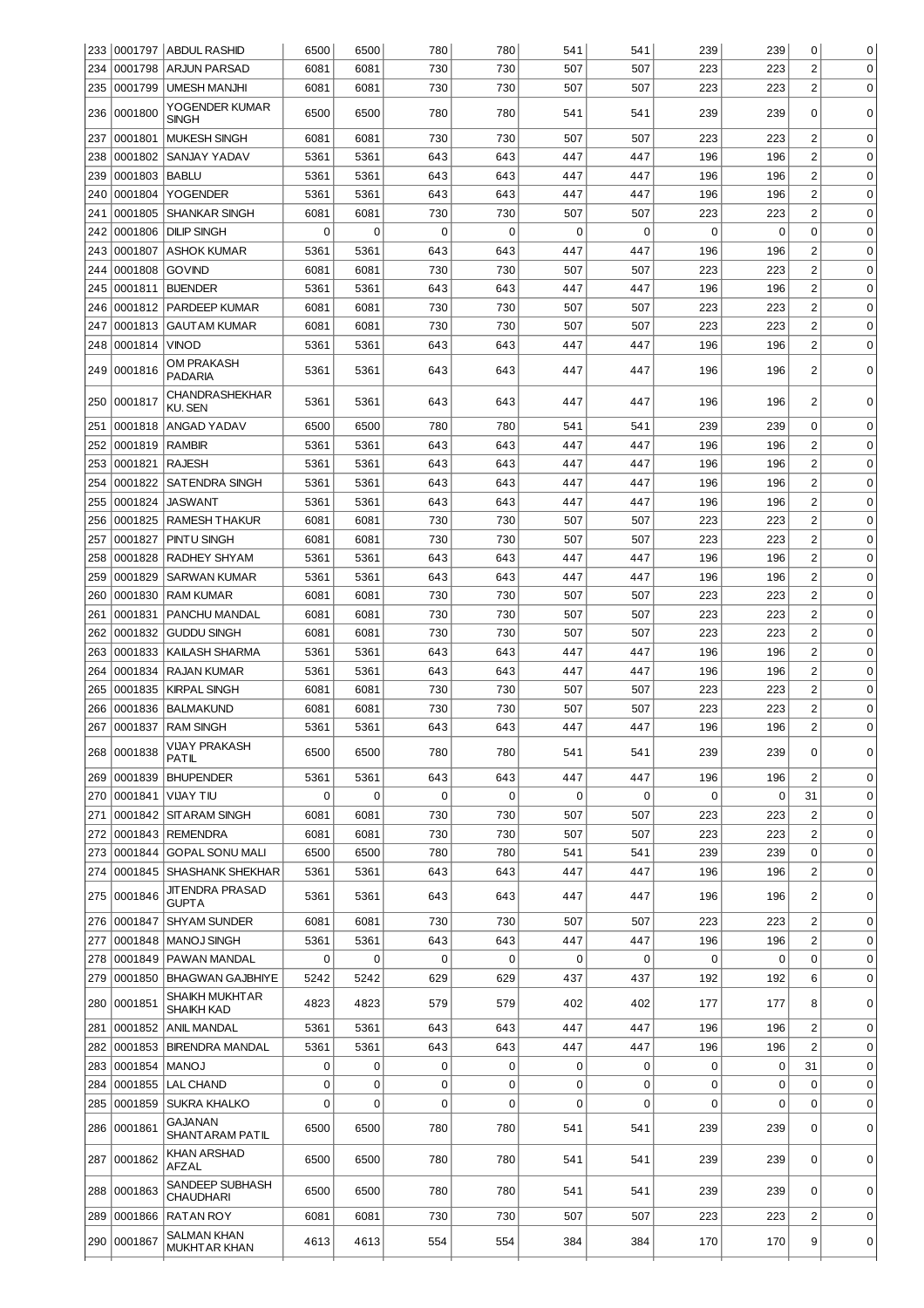|     | 291 0001868   | <b>SHARAD HIMMAT</b><br>PATIL       | 6500     | 6500        | 780      | 780      | 541         | 541      | 239      | 239         | $\mathbf 0$  | $\mathbf 0$ |
|-----|---------------|-------------------------------------|----------|-------------|----------|----------|-------------|----------|----------|-------------|--------------|-------------|
|     | 292 0001869   | GAIKWAD JAGDISH<br><b>MANOHAR</b>   | 6500     | 6500        | 780      | 780      | 541         | 541      | 239      | 239         | $\Omega$     | $\mathbf 0$ |
| 293 | 0001871       | CHHOTU TIGGA                        | 2773     | 2773        | 333      | 333      | 231         | 231      | 102      | 102         | 16           | $\mathbf 0$ |
| 294 | 0001873       | SUNIL GOPE                          | 4622     | 4622        | 555      | 555      | 385         | 385      | 170      | 170         | 6            | $\mathbf 0$ |
| 295 | 0001875       | <b>SHAIKH SHABBIR</b><br>SHAUKAT HU | 5871     | 5871        | 705      | 705      | 489         | 489      | 216      | 216         | 3            | $\mathbf 0$ |
| 296 | 0001876       | MUSTAFA IQBAL<br>KHAN               | 5242     | 5242        | 629      | 629      | 437         | 437      | 192      | 192         | 6            | $\pmb{0}$   |
| 297 | 0001877       | <b>MADHAB ROY</b>                   | $\Omega$ | $\Omega$    | $\Omega$ | $\Omega$ | $\Omega$    | $\Omega$ | $\Omega$ | $\Omega$    | $\Omega$     | $\mathbf 0$ |
| 298 | 0001878       | YOGESH DAGADU<br><b>KUMBHAR</b>     | 5661     | 5661        | 679      | 679      | 472         | 472      | 207      | 207         | 4            | $\mathbf 0$ |
| 299 | 0001879       | <b>RAJNISH</b>                      | $\Omega$ | $\mathbf 0$ | $\Omega$ | $\Omega$ | $\mathbf 0$ | $\Omega$ | $\Omega$ | $\mathbf 0$ | $\mathbf 0$  | $\Omega$    |
|     | 300  0001881  | <b>GOPAL MURLIDHAR</b><br>SONAWANE  | 6290     | 6290        | 755      | 755      | 524         | 524      | 231      | 231         | $\mathbf{1}$ | $\mathbf 0$ |
|     | 301   0001882 | <b>BHAGWAN PANDIT</b><br>KOLI       | 6500     | 6500        | 780      | 780      | 541         | 541      | 239      | 239         | $\mathbf 0$  | $\Omega$    |
|     | 302 10001883  | ANAND JAYPRAKASH<br><b>BAGUL</b>    | 6500     | 6500        | 780      | 780      | 541         | 541      | 239      | 239         | $\mathbf 0$  | $\mathbf 0$ |
|     | 303 0001884   | NANDARAJ PRAKASH<br>MALI            | 6500     | 6500        | 780      | 780      | 541         | 541      | 239      | 239         | $\Omega$     | $\mathbf 0$ |
|     | 304 0001885   | AMIN RAZA A<br><b>SATTAR</b>        | 6290     | 6290        | 755      | 755      | 524         | 524      | 231      | 231         | $\mathbf{1}$ | $\mathbf 0$ |
|     | 305 0001886   | CHANDRAKANT P.<br><b>MALI</b>       | $\Omega$ | $\Omega$    | $\Omega$ | $\Omega$ | $\Omega$    | $\Omega$ | $\Omega$ | $\Omega$    | $\Omega$     | $\mathbf 0$ |
|     | 306 0001887   | YOGESH PRALHAD<br><b>DHANGER</b>    | 4194     | 4194        | 503      | 503      | 349         | 349      | 154      | 154         | 11           | $\Omega$    |
| 307 | 0001888       | <b>ABHIJIT S. POL</b>               | 6500     | 6500        | 780      | 780      | 541         | 541      | 239      | 239         | $\mathbf 0$  | $\mathbf 0$ |
|     | 308 0001889   | <b>MOHAN SHRIRAM</b><br>KOLI        | 6290     | 6290        | 755      | 755      | 524         | 524      | 231      | 231         | $\mathbf{1}$ | $\mathbf 0$ |
| 309 | 0001890       | PRAVIN VASANT<br>PATIL              | 6500     | 6500        | 780      | 780      | 541         | 541      | 239      | 239         | $\Omega$     | $\mathbf 0$ |
| 310 | 0001891       | GANESH UTTAM<br>PATIL               | 6500     | 6500        | 780      | 780      | 541         | 541      | 239      | 239         | $\Omega$     | $\mathbf 0$ |
| 311 | 0001892       | <b>KUNAL KIRAN TALELE</b>           | 2516     | 2516        | 302      | 302      | 210         | 210      | 92       | 92          | $\mathbf 0$  | $\mathbf 0$ |
|     |               | GRAND TOTAL   1627778   1602197     |          |             | 195337   | 195337   | 133444      | 133444   | 61893    | 61893 1245  |              | $\mathbf 0$ |

|                                       | $AC$ 01 EE + Refund of Advance $AC$ 01 ER $A/C$ 02 A/C 10 $AC$ 21 A/C 22 TOTAL |  |                        |      |            |
|---------------------------------------|--------------------------------------------------------------------------------|--|------------------------|------|------------|
| <b>ITOTAL DUES AS PER ECR</b>         | 195337                                                                         |  | 61893   17906   133444 | 8139 | 163 416882 |
| <b>ITOTAL AMOUNT BEING REMITTED I</b> | 195337                                                                         |  | 61893   17906   133444 | 8139 | 163 416882 |

# **PART B-NEW MEMBERS' DETAILS**

| SI.<br>No. | Member<br>Id | Member Name                   | Father's/Spouse Name           | Relationship with the<br>Member | Date of<br><b>Birth</b> | Gender | Date of Joining<br>EPF | Date of Joining<br><b>EPS</b> |
|------------|--------------|-------------------------------|--------------------------------|---------------------------------|-------------------------|--------|------------------------|-------------------------------|
|            | 0001890      | <b>PRAVIN VASANT</b><br>PATIL | <b>VASANT SHRAVAN</b><br>PATIL |                                 | Father 26-08-1985       | Male   | 01-08-2014             | 01-08-2014                    |
| 12         | 0001891      | <b>GANESH UTTAM</b><br>PATIL  | UTTAM SANTOSH<br>PATIL         |                                 | Father 03-07-1990       | Male   | 01-08-2014             | 01-08-2014                    |
| IЗ         | 0001892      | KUNAL KIRAN TALELE            | KIRAN YADAV TALELE             |                                 | Father 03-01-1992       | Male   | 20-08-2014             | 20-08-2014                    |

# **PART C-EXITING MEMBERS' DETAILS**

| SI. No. I      | Member Id | Member Name         | Date of Exit from EPF | Date of Exit from EPS   Reason for leaving |           |
|----------------|-----------|---------------------|-----------------------|--------------------------------------------|-----------|
| 1              | 0000674   | <b>VIRSA TIGGA</b>  | 01-08-2014            | 01-08-2014                                 | Cessation |
| $\overline{2}$ | 0000700   | LAKHAN KHALKU       | 31-08-2014            | 31-08-2014                                 | Cessation |
| 3              | 0001689   | UVRAJ PRAKASH KOLI  | 01-08-2014            | 01-08-2014                                 | Cessation |
| 4              | 0001722   | RAVINDER PAL SINGH  | 01-08-2014            | 01-08-2014                                 | Cessation |
| 5              | 0001725   | KAILASH DAS         | 01-08-2014            | 01-08-2014                                 | Cessation |
| 6              | 0001764   | <b>CHANDGIRAM</b>   | 01-08-2014            | 01-08-2014                                 | Cessation |
| 7              | 0001785   | ANANDI SINGH        | 01-08-2014            | 01-08-2014                                 | Cessation |
| 8              | 0001792   | <b>BHOLA KHAN</b>   | 01-08-2014            | 01-08-2014                                 | Cessation |
| 9              | 0001806   | <b>DILIP SINGH</b>  | 01-08-2014            | 01-08-2014                                 | Cessation |
| 10             | 0001849   | PAWAN MANDAL        | 01-08-2014            | 01-08-2014                                 | Cessation |
| 11             | 0001855   | <b>LAL CHAND</b>    | 01-08-2014            | 01-08-2014                                 | Cessation |
| 12             | 0001859   | <b>SUKRA KHALKO</b> | 01-08-2014            | 01-08-2014                                 | Cessation |
| 13             | 0001877   | <b>MADHAB ROY</b>   | 01-08-2014            | 01-08-2014                                 | Cessation |
| 14             | 0001879   | <b>RAJNISH</b>      | 01-08-2014            | 01-08-2014                                 | Cessation |